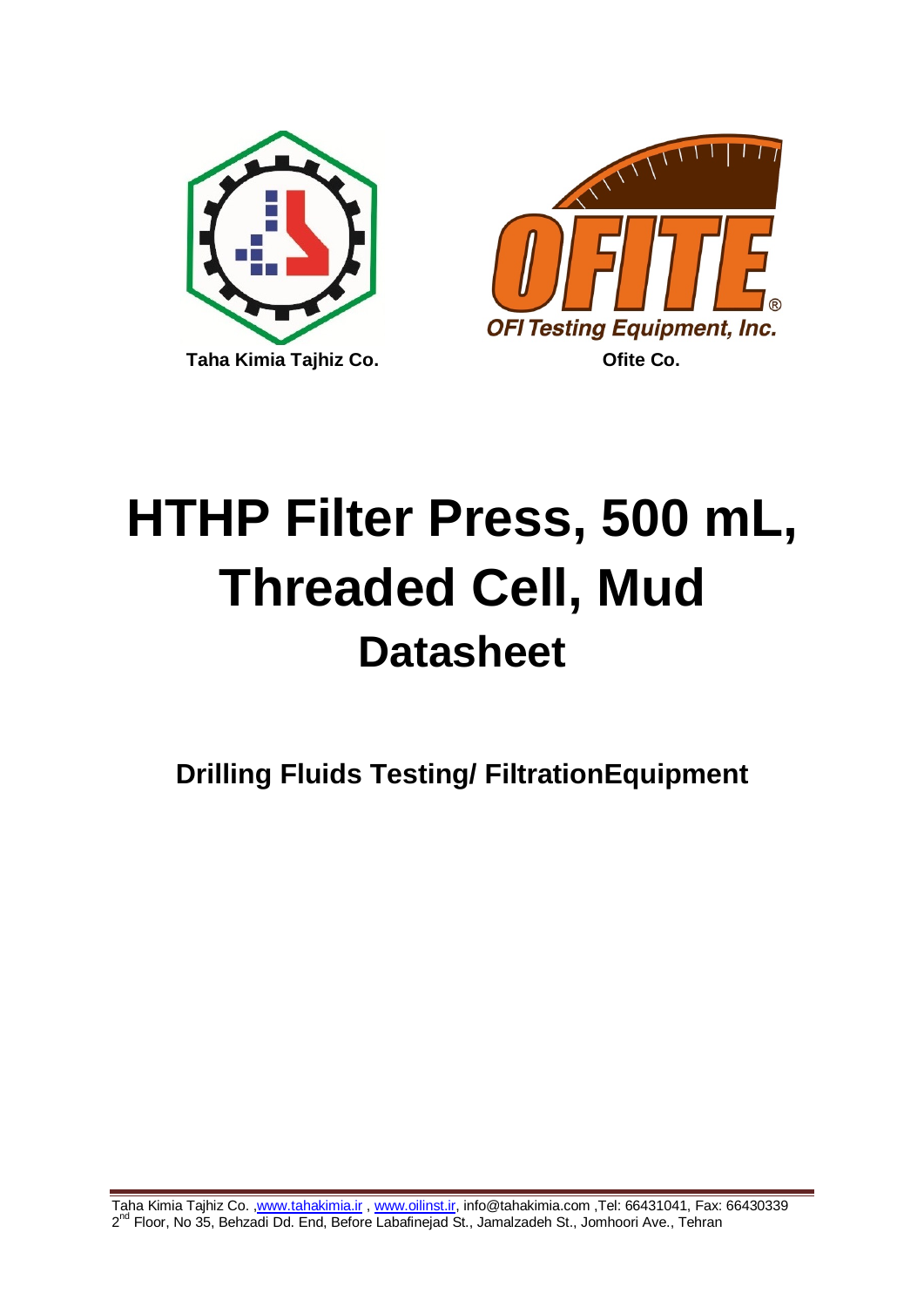# *DRILLING FLUIDS EQUIPMENT*

For over 30 years OFI Testing Equipment (OFITE) has provided instruments and reagents for testing drilling fluids, well cements, completion fluids, and wastewater. In addition to these product lines we also offer a range of instruments for core analysis. From our manufacturing facility in Houston, TX we provide customers all over the world with quality products and exceptional service.

Our drilling fluids product line includes innovative designs such as the Model 900 Viscometer, which showcases our ability to develop new technology to meet customer and industry demands. We also offer Retorts, Aging Cells, Roller Ovens, Mud Balances, Filter Presses, and all other instruments required to evaluate drilling fluid properties according to API Recommended Practice 13B-1 and 13B-2.

As an independent manufacturer and supplier, OFITE has one priority, our customers.



## **HTHP Filter Press, 500 mL, Threaded Cell, Mud**

OFITE has designed a new cell with safety in mind. This modular design is much safer and more convenient. The two-piece cap is threaded, and cannot be opened while the cell is pressurized. And interchangeable caps make it easy to reconfigure the cell for testing with different filter media (filter paper, ceramic disks, or cement screens) with a single cell body. All cells are provided with pressure certification, unique serialization, and material certification which provides true traceability.



## Features

- **Safety:** Cell cap cannot be removed if pressure is trapped inside the cell
- **Versatility:** Interchangeable cell caps enable testing with filter paper, ceramic disks, and cement screens with the same cell body. Fits all standard heating jackets.
- **Pressure:** Ability to add a piston allows for testing above 3,000 PSI

## Technical Specifications and Requirements

- • #171-191 115 Volt
- • #171-191-1 230 Volt

#### **Specifications**

- Maximum Temperature: 500°F (260°C)
- Maximum Pressure (Cell): 5,000 PSI (34.5 MPa)
- Cell Caps:
	- Inlet: 60 Mesh Screen
	- Outlet: 60 Mesh Screen (for filter paper)
	- Outlet: Scribed (for ceramic disks)